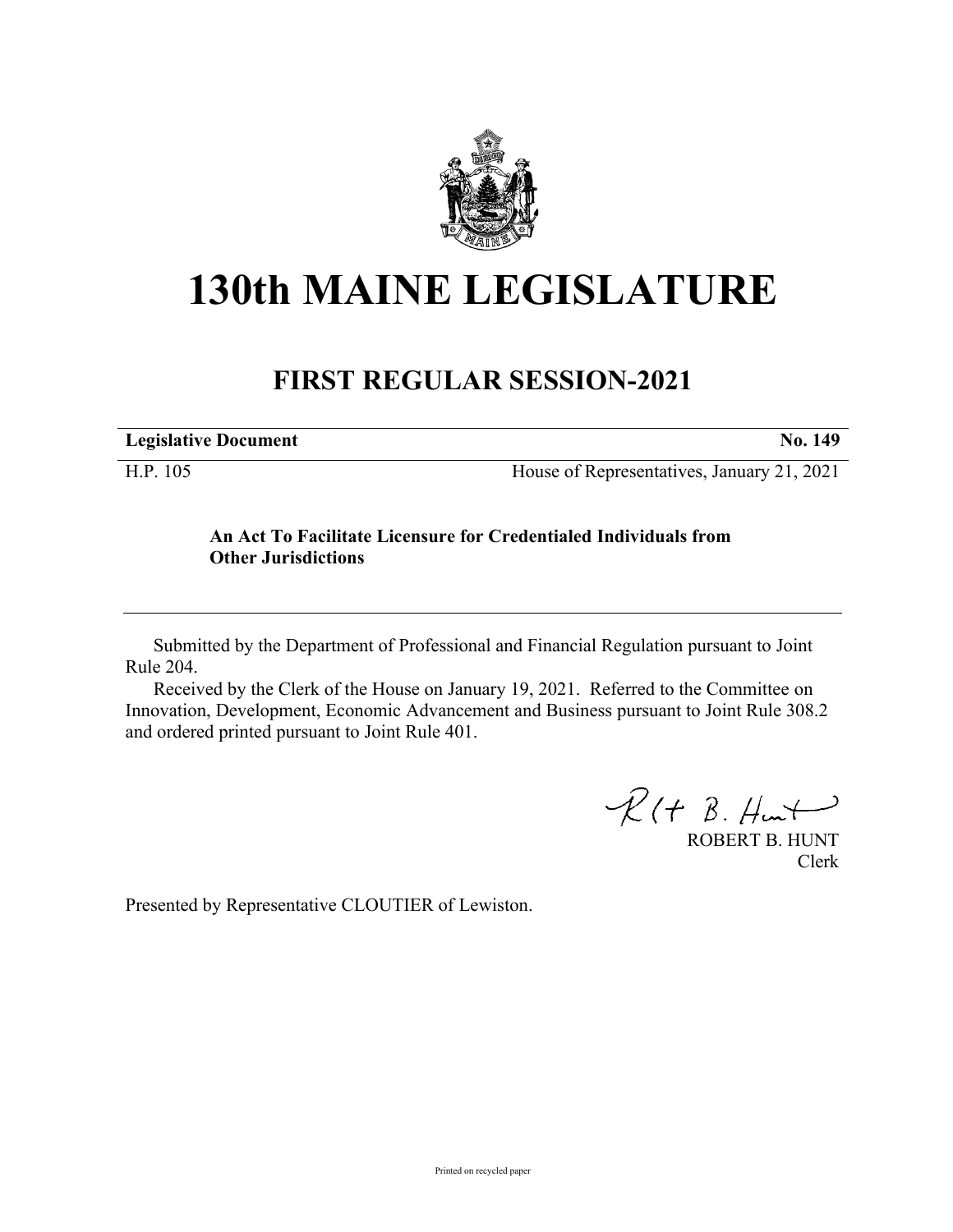| 1                          | Be it enacted by the People of the State of Maine as follows:                                                                                                                                                                                                                                                                                                                                                                                            |
|----------------------------|----------------------------------------------------------------------------------------------------------------------------------------------------------------------------------------------------------------------------------------------------------------------------------------------------------------------------------------------------------------------------------------------------------------------------------------------------------|
| 2                          | Sec. 1. 10 MRSA §8003, sub-§2-A, ¶M, as enacted by PL 2017, c. 173, §2, is                                                                                                                                                                                                                                                                                                                                                                               |
| 3                          | amended to read:                                                                                                                                                                                                                                                                                                                                                                                                                                         |
| 4<br>5<br>6<br>7<br>8<br>9 | To exercise discretionary authority, after consultation with the appropriate<br>M.<br>licensing boards if applicable board, commission or personnel administering a<br>regulatory function of the office, to review and determine on a case-by-case basis<br>examination and licensing eligibility for applications for licensure submitted by<br>individuals who identify themselves as veterans with military service, experience and<br>training; and |
| 10                         | Sec. 2. 10 MRSA §8003, sub-§2-A, ¶N, as enacted by PL 2017, c. 173, §2, is                                                                                                                                                                                                                                                                                                                                                                               |
| 11                         | amended to read:                                                                                                                                                                                                                                                                                                                                                                                                                                         |
| 12                         | N. To exercise discretionary authority to waive examination fees and license fees for                                                                                                                                                                                                                                                                                                                                                                    |
| 13                         | applicants for licensure who identify themselves as veterans with military service,                                                                                                                                                                                                                                                                                                                                                                      |
| 14                         | experience and training.                                                                                                                                                                                                                                                                                                                                                                                                                                 |
| 15                         | Sec. 3. 10 MRSA §8003, sub-§2-A, ¶O is enacted to read:                                                                                                                                                                                                                                                                                                                                                                                                  |
| 16                         | O. To exercise discretionary authority, after consultation with the appropriate licensing                                                                                                                                                                                                                                                                                                                                                                |
| 17                         | board, commission or personnel administering a regulatory function of the office, to                                                                                                                                                                                                                                                                                                                                                                     |
| 18                         | waive, on a case-by-case basis, documentation requirements for licensure submitted by                                                                                                                                                                                                                                                                                                                                                                    |
| 19                         | applicants for licensure educated in or with relevant experience or licensure in other                                                                                                                                                                                                                                                                                                                                                                   |
| 20                         | jurisdictions, including other states, United States territories, foreign nations and                                                                                                                                                                                                                                                                                                                                                                    |
| 21                         | foreign administrative divisions, as long as the waiver does not reduce the requisite                                                                                                                                                                                                                                                                                                                                                                    |
| 22                         | standards of proficiency for the licensed profession or occupation. The Director of the                                                                                                                                                                                                                                                                                                                                                                  |
| 23                         | Office of Professional and Occupational Regulation may adopt rules to implement this                                                                                                                                                                                                                                                                                                                                                                     |
| 24                         | paragraph. Rules adopted pursuant to this paragraph are routine technical rules                                                                                                                                                                                                                                                                                                                                                                          |
| 25                         | pursuant to Title 5, chapter 375, subchapter 2-A;                                                                                                                                                                                                                                                                                                                                                                                                        |
| 26                         | Sec. 4. 10 MRSA $\S 8003$ , sub- $\S 2-A$ , $\P P$ is enacted to read:                                                                                                                                                                                                                                                                                                                                                                                   |
| 27                         | P. To exercise discretionary authority to waive examination fees and license fees set                                                                                                                                                                                                                                                                                                                                                                    |
| 28                         | pursuant to paragraph D for applicants for licensure educated in or with relevant                                                                                                                                                                                                                                                                                                                                                                        |
| 29                         | experience or licensure in other jurisdictions, including other states, United States                                                                                                                                                                                                                                                                                                                                                                    |
| 30                         | territories, foreign nations and foreign administrative divisions. The Director of the                                                                                                                                                                                                                                                                                                                                                                   |
| 31                         | Office of Professional and Occupational Regulation may adopt rules to implement this                                                                                                                                                                                                                                                                                                                                                                     |
| 32                         | paragraph. Rules adopted pursuant to this paragraph are routine technical rules                                                                                                                                                                                                                                                                                                                                                                          |
| 33                         | pursuant to Title 5, chapter 375, subchapter 2-A;                                                                                                                                                                                                                                                                                                                                                                                                        |
| 34                         | Sec. 5. 10 MRSA §8003, sub-§2-A, ¶Q is enacted to read:                                                                                                                                                                                                                                                                                                                                                                                                  |
| 35<br>36<br>37<br>38<br>39 | To adopt rules defining, as appropriate for licensing purposes, the term<br>O.<br>"jurisdiction" to mean a state, a United States territory, a foreign nation or a foreign<br>administrative division that issues a license or credential. Rules adopted pursuant to<br>this paragraph are routine technical rules pursuant to Title 5, chapter 375, subchapter<br>$2-A$ ; and                                                                           |
| 40                         | Sec. 6. 10 MRSA §8003, sub-§2-A, ¶R is enacted to read:                                                                                                                                                                                                                                                                                                                                                                                                  |
| 41                         | R. To accept funds from the Federal Government, from any political subdivision of                                                                                                                                                                                                                                                                                                                                                                        |
| 42                         | the State or from any individual, foundation or corporation and to expend those funds                                                                                                                                                                                                                                                                                                                                                                    |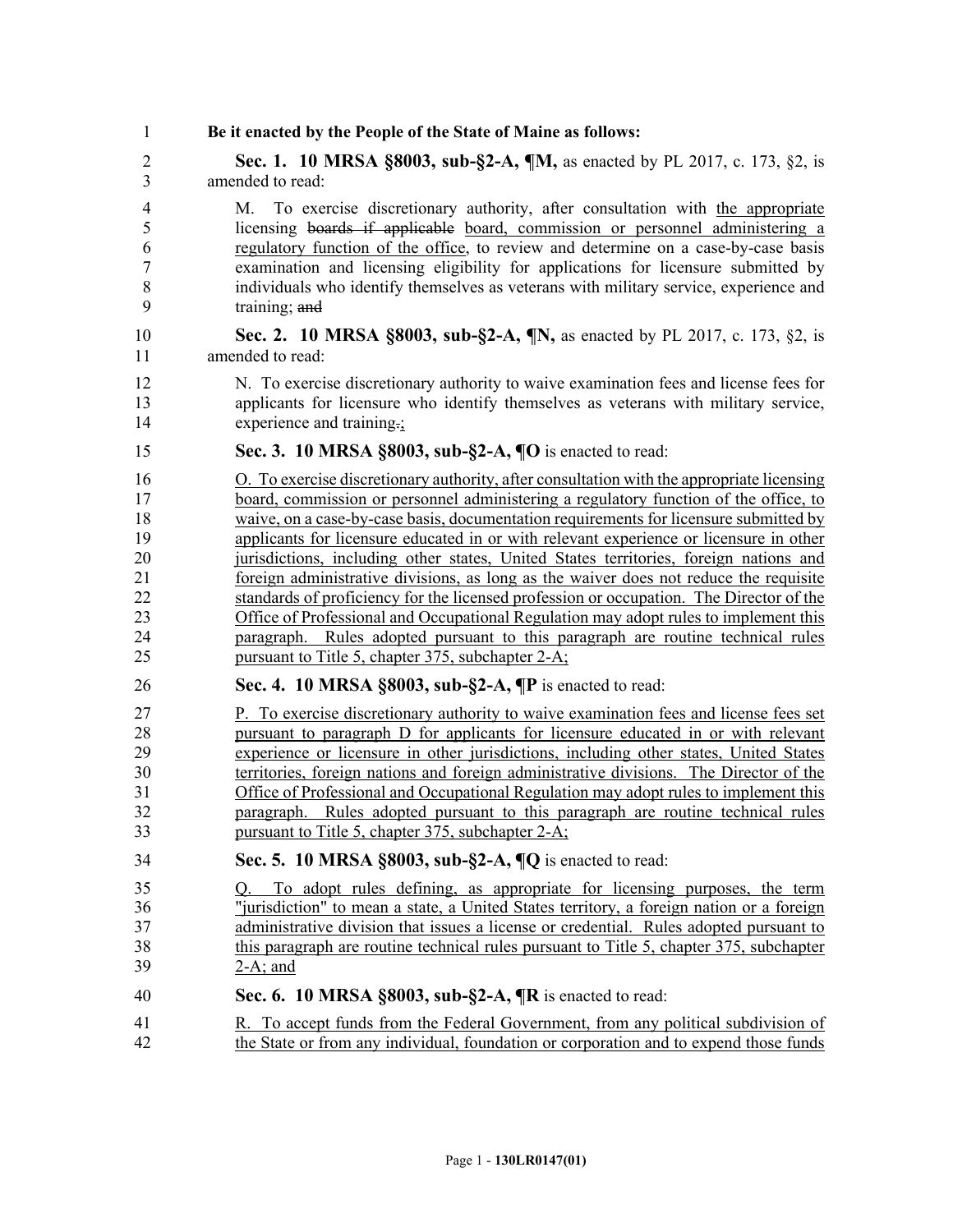| 1                | for purposes consistent with this section. The Director of the Office of Professional       |
|------------------|---------------------------------------------------------------------------------------------|
| $\overline{2}$   | and Occupational Regulation may also provide grants to nongovernmental entities for         |
| 3                | purposes consistent with this section.                                                      |
| $\overline{4}$   | Sec. 7. 10 MRSA §8003, sub-§5-A, ¶D, as amended by PL 2011, c. 286, Pt. B,                  |
| 5                | §2, is further amended by amending subparagraph (5) to read:                                |
| 6                | (5) Grant inactive status licenses to licenses in accordance with rules that may be         |
| $\boldsymbol{7}$ | adopted by each office, board or commission. The fee for an inactive status license         |
| $\,8\,$          | may not exceed the statutory fee cap for license renewal set forth in the governing         |
| 9                | law of the office, board or commission. Licensees in inactive status are required           |
| 10               | to pay license renewal fees for renewal of an inactive status license and may be            |
| 11               | required to pay a reinstatement fee as set by the Director of the Office of                 |
| 12               | Professional and Occupational Regulation if the license is reactivated on a date            |
| 13               | other than the ordinary renewal date of the license. Any rules of an office, board          |
| 14               | or commission regulating inactive status licensure must describe the obligations of         |
| 15               | an inactive status licensee with respect to any ongoing continuing education                |
| 16               | requirement in effect for licensees of the office, board or commission and must set         |
| 17               | forth any requirements for reinstatement to active status, which requirements may           |
| 18               | include continuing education. Rules adopted pursuant to this subparagraph are               |
| 19               | routine technical rules as described in Title 5, chapter 375, subchapter 2-A; and           |
| 20               | Sec. 8. 10 MRSA §8003, sub-§5-A, ¶D, as amended by PL 2011, c. 286, Pt. B,                  |
| 21               | $\S2$ , is further amended by amending subparagraph (6) to read:                            |
| 22               | (6) Delegate to staff the authority to review and approve applications for licensure        |
| 23               | pursuant to procedures and criteria established by rule. Rules adopted pursuant to          |
| 24               | this subparagraph are routine technical rules as described in Title 5, chapter 375,         |
| 25               | subchapter $2-A_{\overline{z}}$ and                                                         |
| 26               | Sec. 9. 10 MRSA §8003, sub-§5-A, ¶D, as amended by PL 2011, c. 286, Pt. B,                  |
| 27               | §2, is further amended by enacting a new subparagraph (7) to read:                          |
| 28               | (7) Exercise discretionary authority to grant provisional licenses to applicants for        |
| 29               | licensure educated in or with relevant experience or licensure in other jurisdictions,      |
| 30               | including other states, United States territories, foreign nations and foreign              |
| 31               | administrative divisions. For purposes of this subparagraph, "provisional license"          |
| 32               | means a license issued for a defined period of time and with the requirement that           |
| 33               | the licensee meet certain established conditions in order to maintain the provisional       |
| 34               | license or to gain full licensure. The office, board or commission may adopt rules          |
| 35               | to implement this subparagraph. Rules adopted pursuant to this subparagraph are             |
| 36               | routine technical rules pursuant to Title 5, chapter 375, subchapter 2-A.                   |
| 37               | Sec. 10. 10 MRSA §8003-H is enacted to read:                                                |
| 38               | §8003-H. Licensure by endorsement                                                           |
| 39               | The Office of Professional and Occupational Regulation, referred to in this section as      |
| 40               | "the office," including the licensing boards and commissions within the office, shall       |
| 41               | establish a process to issue a license by endorsement to an applicant who presents proof of |
| 42               | licensure by another jurisdiction of the United States as long as the other jurisdiction    |
| 43               | maintains substantially equivalent license requirements for the licensed profession or      |
| 44               | occupation and as long as:                                                                  |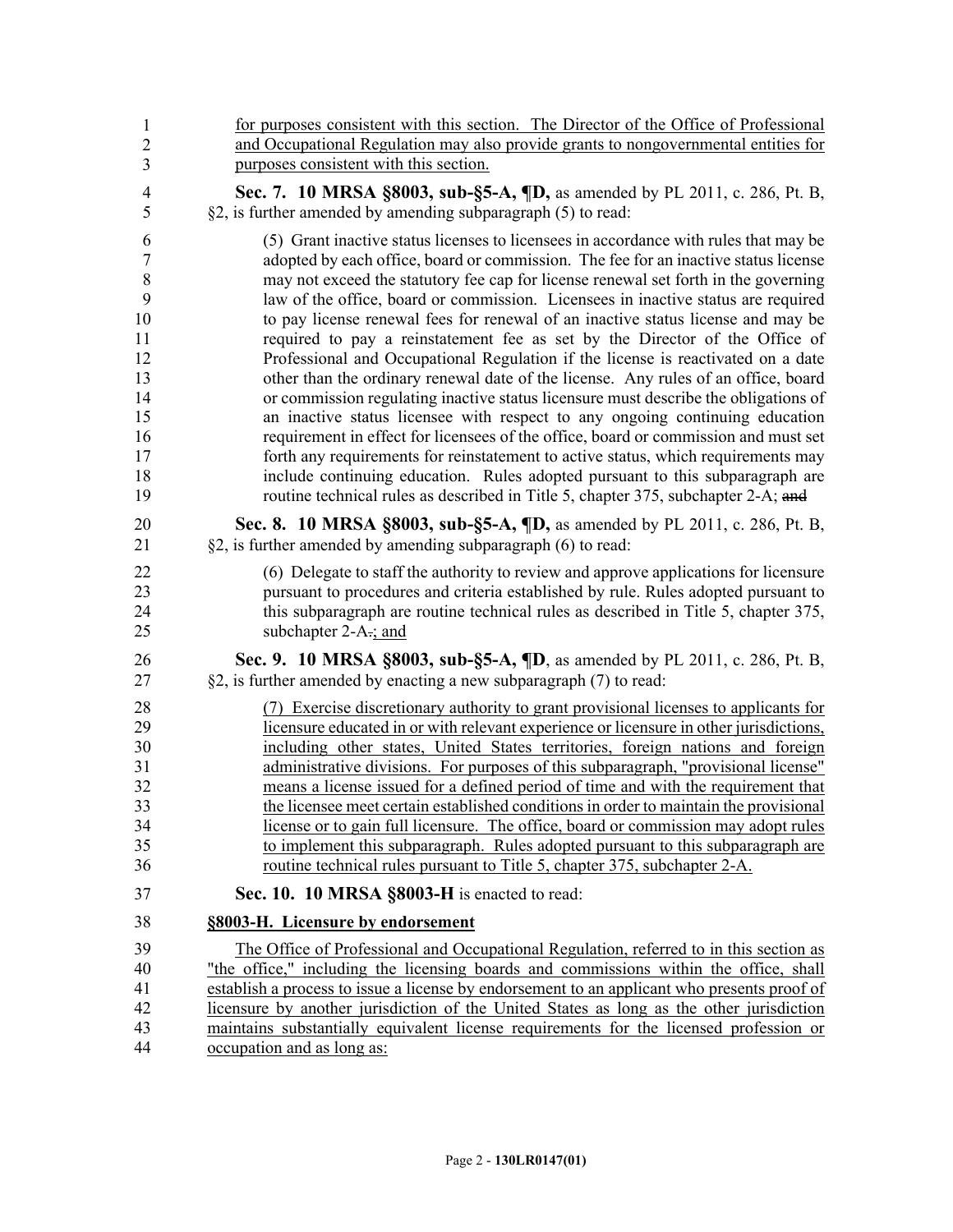1 **1. Good standing.** The applicant is in good standing in all jurisdictions in which the 2 applicant holds or has held a license. For purposes of this subsection, "good standing"<br>3 means that the applicant does not have a complaint, allegation or investigation pending, means that the applicant does not have a complaint, allegation or investigation pending, 4 does not have a license that is suspended or subject to practice restrictions and has never 5 surrendered a license or had a license revoked; 6 **2. No cause for denial.** No cause for denial of a license exists under section 8003, 7 subsection 5-A, paragraph A or under any other law; and 8 **3. Fee.** The applicant pays the fee, if any, pursuant to section 8003, subsection 2-A, 9 paragraph D. 10 The office, or a licensing board or commission within the office, may require an 11 applicant to pass a jurisprudence examination if such an examination is required to be 12 passed for licensure pursuant to law or rule of the office, licensing board or commission. 13 The office, including the licensing boards and commissions within the office, shall 14 adopt rules to implement this section. Rules adopted pursuant to this paragraph are routine 15 technical rules pursuant to Title 5, chapter 375, subchapter 2-A. 16 **SUMMARY** 17 This bill implements some of the recommendations of Resolve 2019, chapter 79 18 directing the Commissioner of Professional and Financial Regulation to form a working 19 group to assess barriers to professional licensure for skilled individuals with foreign 20 credentials and licensees of other states who apply for Maine licensure. 21 It allows the Director of the Office of Professional and Occupational Regulation within 22 the Department of Professional and Financial Regulation to exercise discretionary 23 authority, after consultation with licensing entities, to waive documentation requirements 24 for licensure submitted by applicants educated in or with relevant experience or licensure 25 in other jurisdictions, including other states, United States territories, foreign nations and 26 foreign administrative divisions, as long as the waiver does not reduce the requisite 27 standards of proficiency for the licensed profession or occupation. It allows the director to 28 exercise discretionary authority to waive examination fees and license fees for applicants 29 for licensure educated in or with relevant experience or licensure in other jurisdictions, 30 including other states, United States territories, foreign nations and foreign administrative 31 divisions. It also allows the office, or a licensing board or commission within the office, 32 to grant provisional licenses to applicants educated in or with relevant experience or 33 licensure in other jurisdictions, including other states, United States territories, foreign 34 nations and foreign administrative divisions. It provides the director with rule-making 35 authority to implement these discretionary authorities. 36 It provides the director with the authority to adopt rules to define the term "jurisdiction" 37 for licensing purposes to mean a state, a United States territory, a foreign nation or a foreign 38 administrative division that issues a license or credential. 39 It provides the director with the authority to accept funds from the Federal Government, 40 from any political subdivision of the State or from any individual, foundation or 41 corporation, to expend those funds for purposes consistent with the purposes of the Maine 42 Revised Statutes, Title 10, section 8003 and to provide grants to nongovernmental entities

43 for purposes consistent with that law.